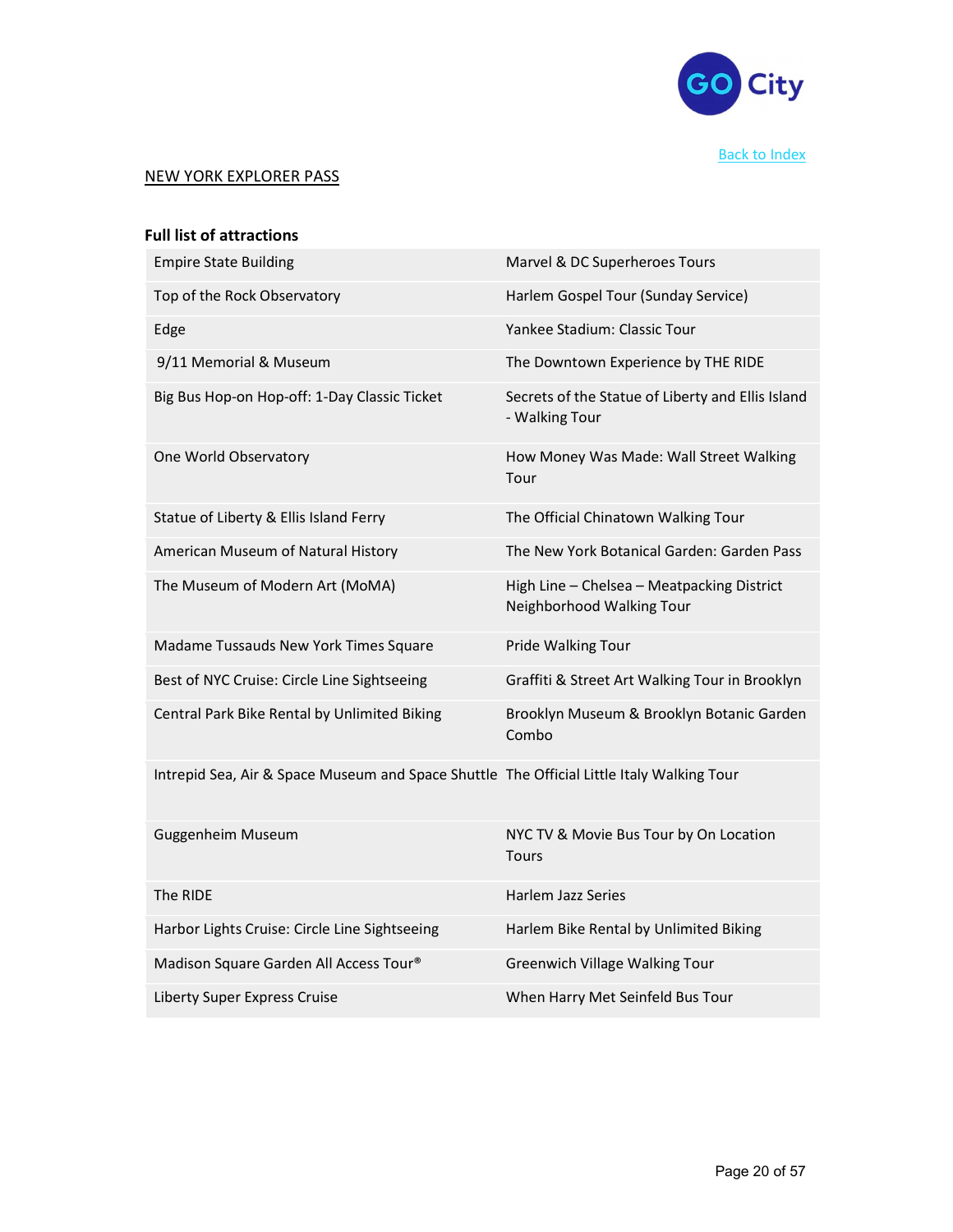

# Back to Index

| Rockefeller Center Tour                                                     | Masters of the Camera NYC Rooftop<br>Photoshoot                      |
|-----------------------------------------------------------------------------|----------------------------------------------------------------------|
| St. Patrick's Cathedral Tour with Express Entry                             | New York City Sketching Art Tour                                     |
| RiseNY                                                                      | Colonial New York Retold Walking Tour                                |
| Landmarks Cruise: Circle Line Sightseeing                                   | Tastes of the Lower East Side Tour                                   |
| Brooklyn Bridge Bike Rental by Unlimited Biking                             | New York City News Media Tour                                        |
| Vessel                                                                      | Greenwich Village at Night Tour                                      |
| The BEAST Speedboat Ride                                                    | Alternative New York Street Art Tour: Lower<br>East Side             |
| Radio City Stage Door Tour®                                                 | Top of the Highline and Vessel Tour                                  |
| SPYSCAPE                                                                    | New York Historical Society Museum                                   |
| The Whitney Museum of American Art                                          | Museum of Jewish Heritage                                            |
| Museum of Ice Cream                                                         | Best of Brooklyn Walking Tour in Williamsburg                        |
| Central Park Bike Tour by Unlimited Biking                                  | Woodbury Common Bus Tour (Round Trip +<br><b>VIP Coupon Booklet)</b> |
| Gossip Girl Sites Bus Tour                                                  | <b>Perfect Picnic</b>                                                |
| Catacombs by Candlelight Tour                                               | A Walk in the Park Tour by City Rambler                              |
| Liberty Cruise: Circle Line Sightseeing                                     | Hudson River Bike Rental by Unlimited Biking                         |
| Brooklyn Bridge and DUMBO Walking Tour                                      | NYC Slavery & Underground Railroad Walking<br>Tour                   |
| SoHo - Little Italy - Chinatown Neighborhood<br><b>Walking Tour</b>         | <b>Ghosts of Greenwich Village Tour</b>                              |
| Central Park Walking Tour by Unlimited Biking                               | Hamilton Walking Tour                                                |
| Brooklyn Bridge Sightseeing: 2 Hour Bike Tour by<br><b>Unlimited Biking</b> | SEA LIFE Aquarium New Jersey                                         |
| The TOUR                                                                    | LEGOLAND® Discovery Center New Jersey                                |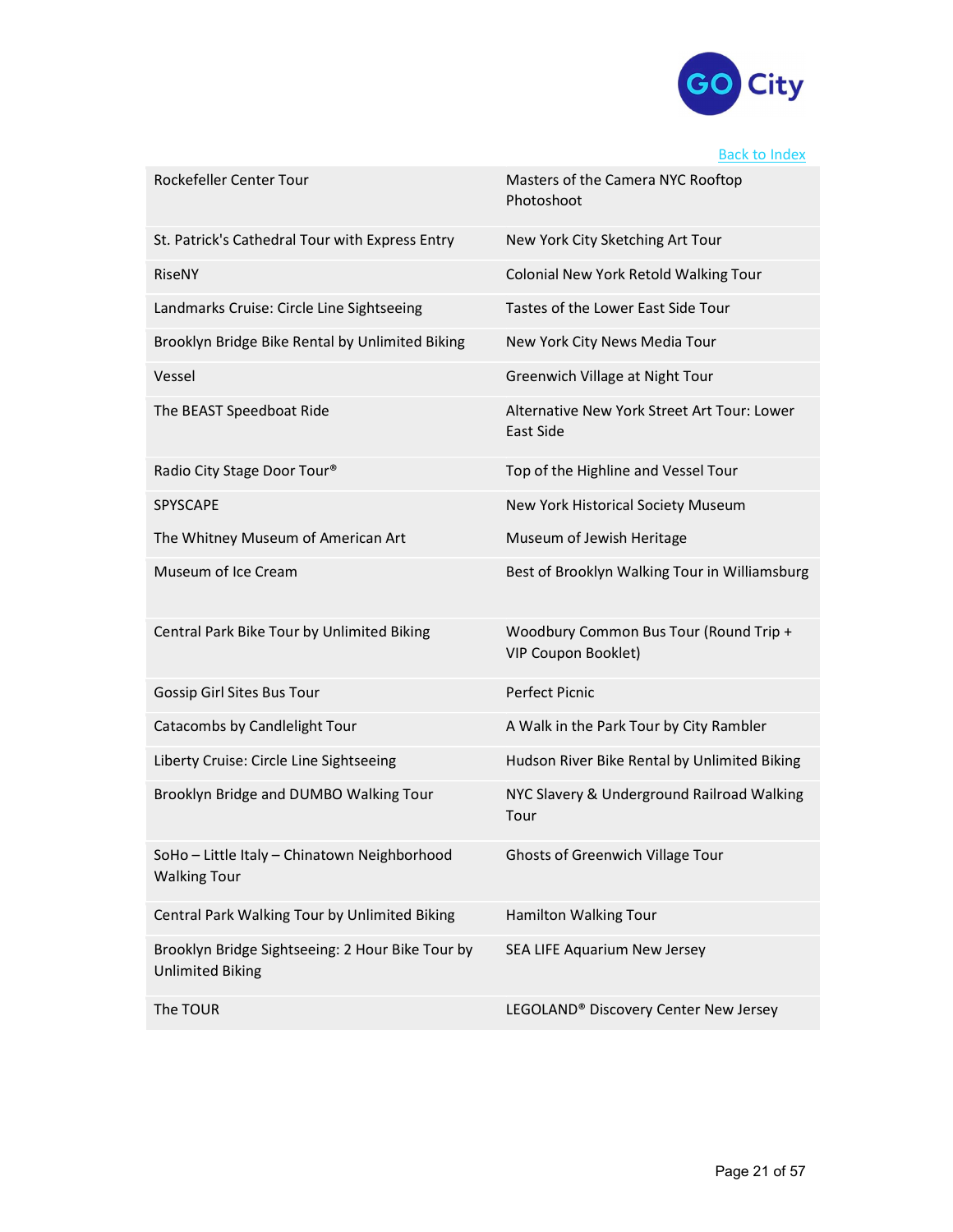

#### Back to Index

| Broadway & Times Square Walking Tour                     | Surrey Bike Rental on Govenors Island (2<br>hours)                |
|----------------------------------------------------------|-------------------------------------------------------------------|
| NYC Bus Tour of Bronx, Brooklyn, and Queens              | Harlem Bike Tour by Unlimited Biking                              |
| Fotografiska New York                                    | LEGOLAND® Discovery Center Westchester                            |
| <b>Escape Virtuality</b>                                 | Queens-Flushing Meadows International Food<br>Excursion           |
| Clipper City Tall Ship: Daytime or Sunset Statue<br>Sail | Spirits On Foot: Beer, Spirits & Wine Crawls                      |
| 9/11 Museum Workshop: Hands-On 9/11 Tour                 | A Walk-Through History by City Rambler                            |
| Museum of Sex                                            | Staten Island Ferry Audio Guide + Empire<br><b>Outlet Coupons</b> |
| Central Park TV & Movie Sites Walking Tour               | Holiday Markets & Christmas Lights Walking<br>Tour                |
| Food On Foot Tours                                       | Christmas Lights Walking Tour of Brooklyn                         |
| The Museum of the City of New York                       |                                                                   |

### Added Attractions:

- The Official Chinatown Walking Tour (April 2022)
- The Official Little Italy Walking Tour (April 2022)
- Alternative New York Street Art Tour: Lower East Side (April 2022)
- Colonial New York Retold Walking Tour (April 2022)
- How Money Was Made: Wall Street Walking Tour (April 2022)
- The BEAST Speedboat Ride (April 2022)
- Central Park Bike Rental by Unlimited Biking (March 2022)
- Brooklyn Bridge Bike Rental by Unlimited Biking (March 2022)
- Harlem Bike Rental by Unlimited Biking (March 2022)
- Hudson River Bike Rental by Unlimited Biking (March 2022)

### Dropped Attractions:

- The Metropolitan Museum of Art (March 2022)
- The Met Cloisters (March 2022)
- 9/11 Tribute Museum & Guided Memorial Tour (March 2022)